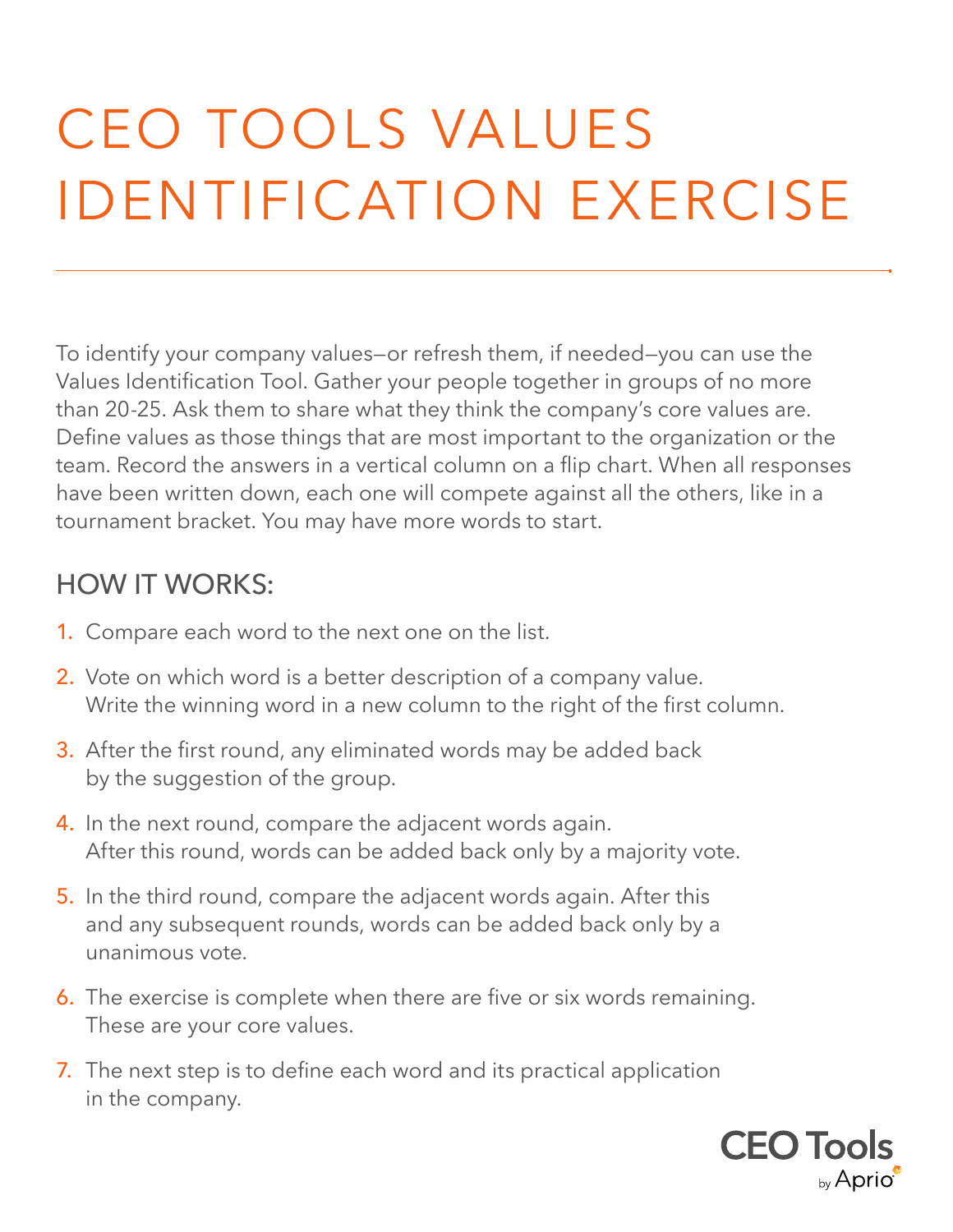## VALUES IDENTIFICATION **EXAMPLE**